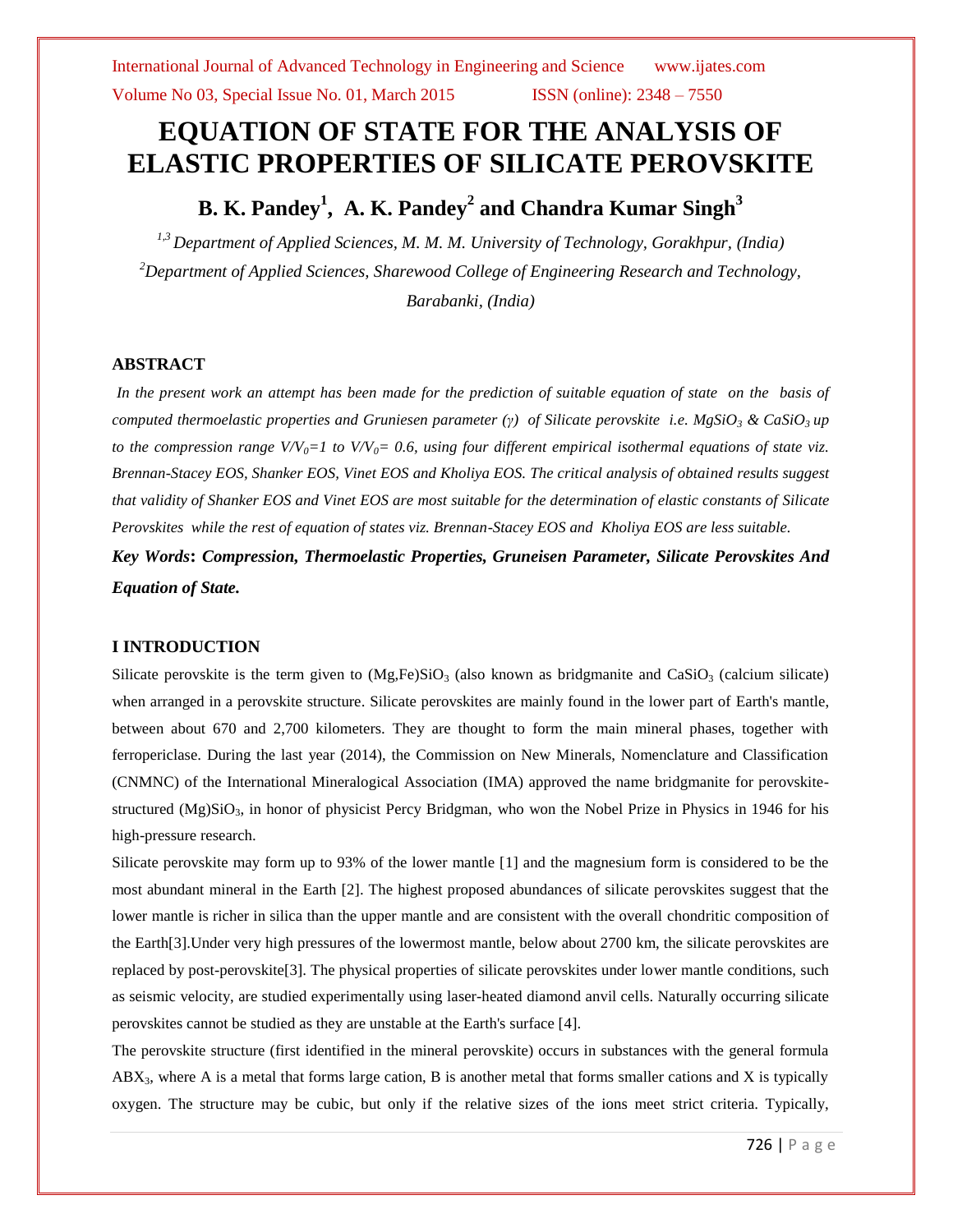## Volume No 03, Special Issue No. 01, March 2015 ISSN (online): 2348 – 7550

substances with the perovskite structure show lower symmetry, owing to the distortion of the crystal lattice and silicate perovskites in the [orthorhombic crystal system\[](http://en.wikipedia.org/wiki/Orthorhombic_crystal_system)5].

In the present work an attempt has been made to test the validity of suitable equation of state been made for theoretical prediction of elastic properties and Gruneisen parameter for Silicate perovskite i.e.  $MgSiO<sub>3</sub>$  & CaSiO<sub>3</sub> perovskites both at high and low compression ranges using four different isothermal equation of state viz. Vinet EOS, Shanker EOS, Brennan-Stacey EOS and Kholiya EOS. We make use of the formulations for  $\gamma$  and its volume derivatives given by Stacey and Davis to obtain results in case of Silicate perovskite.

## **II THEORY**

An EOS can be derived from the volume derivative of lattice potential energy by using the relation

$$
P = -\left(\frac{dW}{dV}\right)_T\tag{1}
$$

Where W for an ionic crystal can be written as the sum of electrostatic energy and short range overlap repulsive energy Ф.

Equation of states are derived on taking account of some basic assumptions. Brennan-Stacey EOS[6,7] is based on assumption that Gruniesen parameter is proportional to volume and equation is obtained on account of free volume formula[8],given as follows:

$$
P = \frac{3K_0 \left(\frac{V}{V_0}\right)^{-\frac{4}{3}}}{\left(3K_0 - 5\right)} \left[\left\{\exp\left(\frac{3K_0 - 5}{3}\right) \left(1 - \frac{V}{V_0}\right)\right\} - 1\right]
$$
(2)

On the basis of a modified exponential dependence for the short range force constant on volume, the Shanker EOS[9,10] is derived, given as follows:

$$
P = \frac{3K_0 \left(\frac{V}{V_0}\right)^{-\frac{4}{3}}}{\left(3K_0 - 8\right)} \left[ \left\{ \left(1 - \frac{1}{t} + \frac{2}{t^2}\right) \left(\exp \,ty - 1\right) \right\} + \left\{ y \left(1 + y - \frac{2}{t}\right) \exp \,ty \right\} \right] \tag{3}
$$

Where, 0 1 *V*  $y = 1 - \frac{V}{V}$  and 3 ' 8  $t = K_{0}$  –

J

2

l

*V*

Taking account universal relationship between binding energy and interatomic separation for solids, Vinet EOS [11,12,13] derived given as follows:

$$
P = 3K_0 x^{-2} (1 - x) \exp \{ \eta (1 - x) \}
$$
\n(4)

\nWhere,  $x = \left( \frac{V}{V_0} \right)^{\frac{1}{3}}$  and  $\eta = \frac{3}{2} (K_0 - 1)$ 

727 | P a g e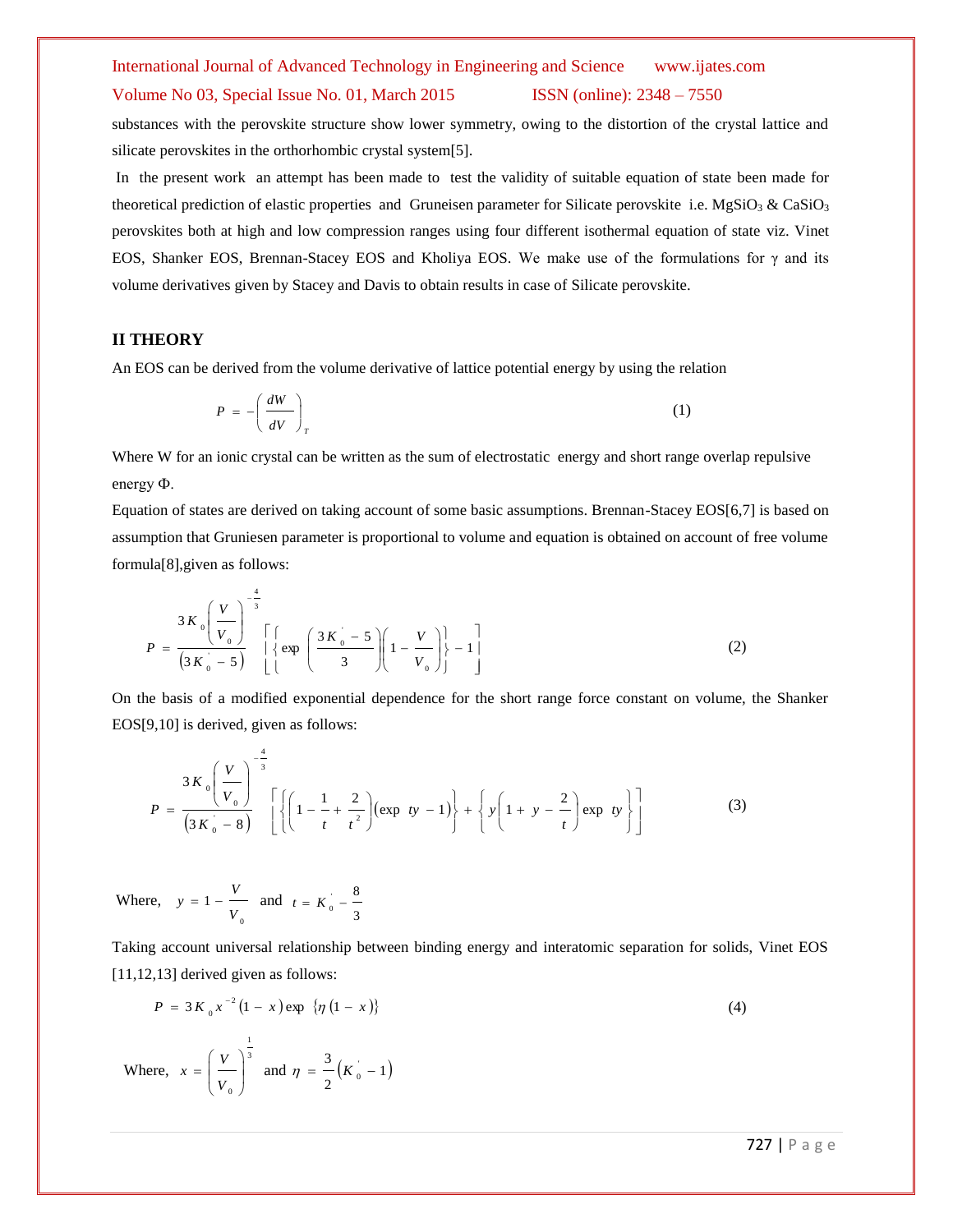# International Journal of Advanced Technology in Engineering and Science www.ijates.com Volume No 03, Special Issue No. 01, March 2015 ISSN (online): 2348 – 7550

Kholiya [14] has expanded pressure in powers of density up to the quadratic term and achieved the EOS as

$$
P = \frac{K_0}{2} \left[ \left( K_0 - 3 \right) - 2 \left( K_0 - 2 \right) \left( \frac{V}{V_0} \right)^{-1} + \left( K_0 - 1 \right) \left( \frac{V}{V_0} \right)^{-2} \right]
$$
 (5)  
Isothermal Bulk modulus  $K_T$  can be obtained

by taking first volume derivative of above three relations as follows:

$$
K_{T} = -V \left(\frac{\partial P}{\partial V}\right)_{T}
$$
 (6)

Thus taking differentiation of above three pressure-volume relations with respect to volume and putting in equation (4), expressions for isothermal bulk modulus is derived as follows:

$$
K_T = \frac{4}{3} P + K_0 \left(\frac{V}{V_0}\right)^{-\frac{1}{3}} \exp \left\{ \left(K_0 - \frac{5}{3}\right) \left(1 - \frac{V}{V_0}\right) \right\} \tag{7}
$$

$$
K_T = \frac{4}{3} P + K_0 \left(\frac{V}{V_0}\right)^{-\frac{4}{3}} \exp \left\{ \left(K_0 - \frac{8}{3}\right) \left(1 - \frac{V}{V_0}\right) \right\}
$$
(8)

$$
K_T = K_0 x^{-2} [1 + \{(1 + \eta x)(1 - x)\}] \exp \eta (1 - x)
$$
\n(9)

$$
K_{T} = K_{0} \left( K_{0} - 2 \left( \frac{V}{V_{0}} \right)^{-1} \left[ \left( \frac{K_{0} - 1}{K_{0} - 2} \right) \left( \frac{V}{V_{0}} \right)^{-1} - 1 \right] \tag{10}
$$

Pressure derivative of isothermal bulk modulus  $K<sub>T</sub>$  gives first pressure derivative of bulk modulus  $K<sub>T</sub>$  as follows:

$$
K_T = \frac{16}{9} \frac{P}{K_T} + \left(1 - \frac{4}{3} \frac{P}{K_T}\right) \left[ \left\{ \left(K_0 - \frac{5}{3}\right) \left(\frac{V}{V_0}\right) \right\} + \frac{5}{3} \right] \tag{11}
$$

$$
K_T = \frac{16}{9} \frac{P}{K_T} + \left(1 - \frac{4}{3} \frac{P}{K_T}\right) \left[ \left\{ \left(K_0 - \frac{8}{3}\right) \left(\frac{V}{V_0}\right) \right\} + \frac{8}{3} \right]
$$
(12)

$$
K_T = \frac{1}{3} \left[ \frac{x(1-\eta) + 2\eta x^2}{1 + (\eta x + 1)(1-x)} + \eta x + 2 \right]
$$
 (13)

$$
K_{T} = \frac{(K_{0} - 2)(\frac{V}{V_{0}}) - 2(K_{0} - 1)}{(K_{0} - 2)(\frac{V}{V_{0}}) - (K_{0} - 1)}
$$
\n(14)

Equations (2), (7) and (11) corresponds to Brennan-Stacey EOS. Equation (3), (8) and (12) corresponds to Shanker EOS. Equations (4), (9) and (13) corresponds to Vinet EOS and (5), (10) and (14) correspond to Kholiya EOS. In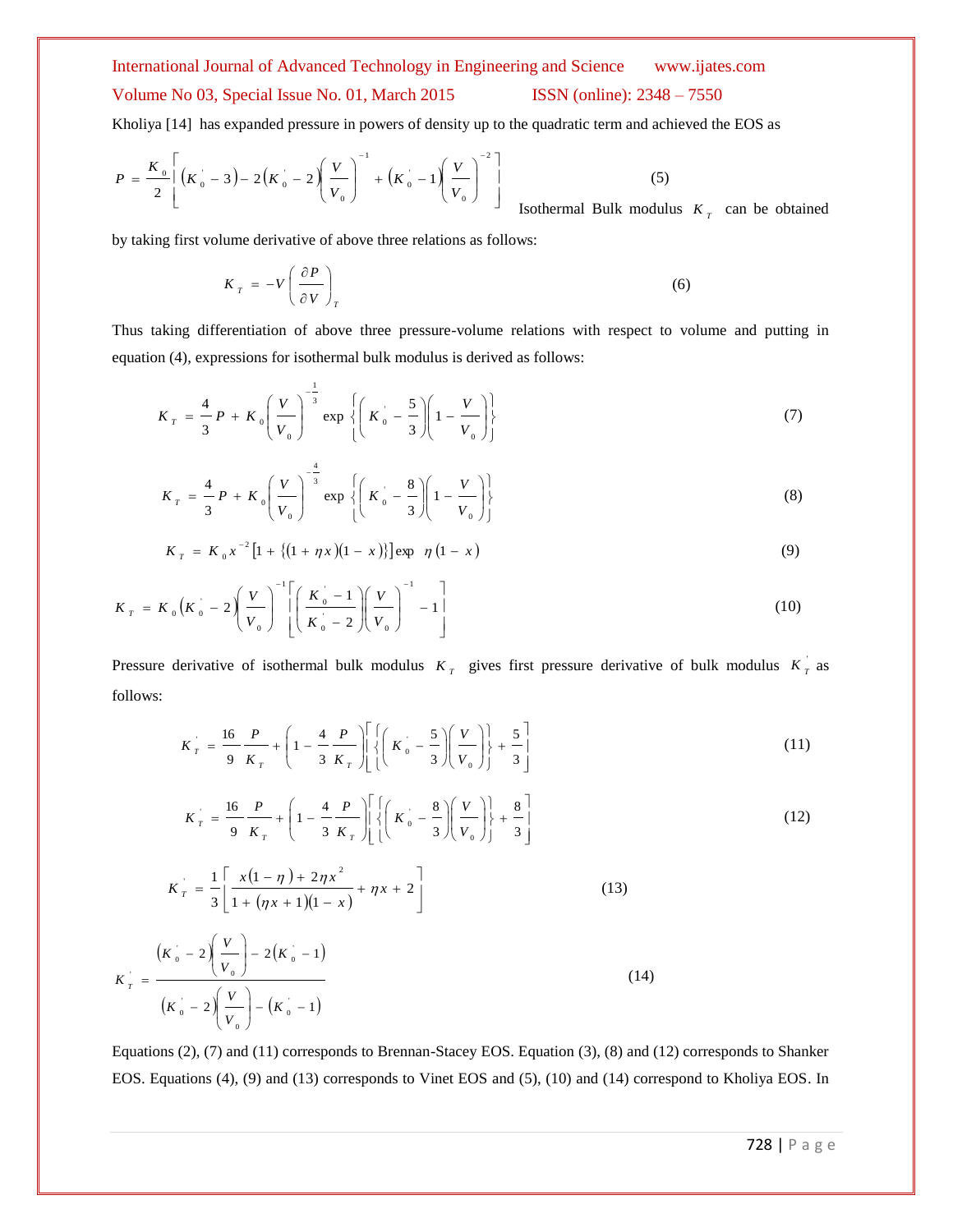Volume No 03, Special Issue No. 01, March 2015 ISSN (online): 2348 – 7550

the above equations  $K_0$  is isothermal bulk modulus and  $K_0$  is the first pressure derivative of isothermal bulk modulus at zero pressure value.

All these EOS are also tested for the basic criteria which must be satisfied by an EOS for its validity and applicability as suggested by Stacey [14, 15, 16]. These criteria are as follow;

- (1) In the limit  $P \to \infty$ ,  $\longrightarrow 0$  $\mathbf{0}$ *V*  $\frac{V}{\sim} \rightarrow 0$ .
- (2) With the increase in pressure isothermal bulk modulus must increase continuously and in the limit of infinite pressure  $K_T \to \infty$ .
- (3)  $K_T$  must decrease progressively with the increase in pressure such that  $K_T$  remains greater than 5/3 in the limit of infinite pressure.

Gruniesen parameter  $\gamma$  derived by Barton-Stacey [17, 18] is given by following expression:

$$
\gamma = \frac{\frac{1}{2}K_{T} - \frac{1}{6} - \frac{f}{3}\left(1 - \frac{P}{3K_{T}}\right)}{\left(1 - \frac{4}{3K_{T}}\right)}
$$
(15)

Where,  $f = 2.35$  a constant,  $K<sub>T</sub>$  is isothermal bulk modulus and  $K<sub>T</sub>$  is the first pressure derivative of isothermal bulk modulus.

# **III RESULT AND DISCUSSION**

In the present work we have computed the pressure P, isothermal bulk modulus  $K_T$ , first pressure derivative of isothermal bulk modulus  $K_T$ ', and Gruneisen parameter for MgSiO<sub>3</sub> & CaSiO<sub>3</sub> perovskites. In This calculation we have used four different EOS viz Brennan-Stacey EOS, Shanker EOS, Vinet EOS & Kholiya EOS. The expressions of P for these EOS are given in equations 2, 3, 4 and 5 respectively.  $K<sub>T</sub>$  for these EOS is computed by using equations 7, 8, 9 and 10 respectively. The value of  $K_T'$  is obtained by using equations 11, 12, 13 and 14 respectively. Using different parameters corresponding to the different EOS required in equation 15 the Gruneisen parameter has been calculated. Input parameters are given in Table-1. The calculated values of elastic parameters P,  $K_T$ ,  $K_T$ ' and  $\gamma$  are given in Table-2 &3 for MgSiO<sub>3</sub> perovskite and Table-4 &5 for CaSiO<sub>3</sub> perovskite. Graphs are plotted for P vs V/V<sub>0</sub>, K<sub>T</sub> vs P, K<sub>T</sub>' vs P and  $\gamma$  vs V/V<sub>0</sub> for MgSiO<sub>3</sub> perovskite are given in Fig.1 to Fig. 4 and the plots for P vs V/V<sub>0</sub>, K<sub>T</sub> vs P, K<sub>T</sub>' vs P and  $\gamma$  vs V/V<sub>0</sub> for CaSiO3 perovskites are given in Fig.5 to Fig. 8. The critical analysis of the graphs suggests that  $P \to \infty$ ,  $\stackrel{V}{\longrightarrow} 0$ 0 *V*  $\frac{V}{V}$   $\rightarrow$  0 clearly evident from Fig. (1) & from Fig. (5). From

the Fig.  $(2 \& 6)$  it is observed that with the increase in pressure in terms of compression ratio, isothermal bulk modulus increases continuously. Fig.  $(3 \& 7)$  shows that  $K<sub>T</sub>$  decreases as the pressure P gets increased. It verifies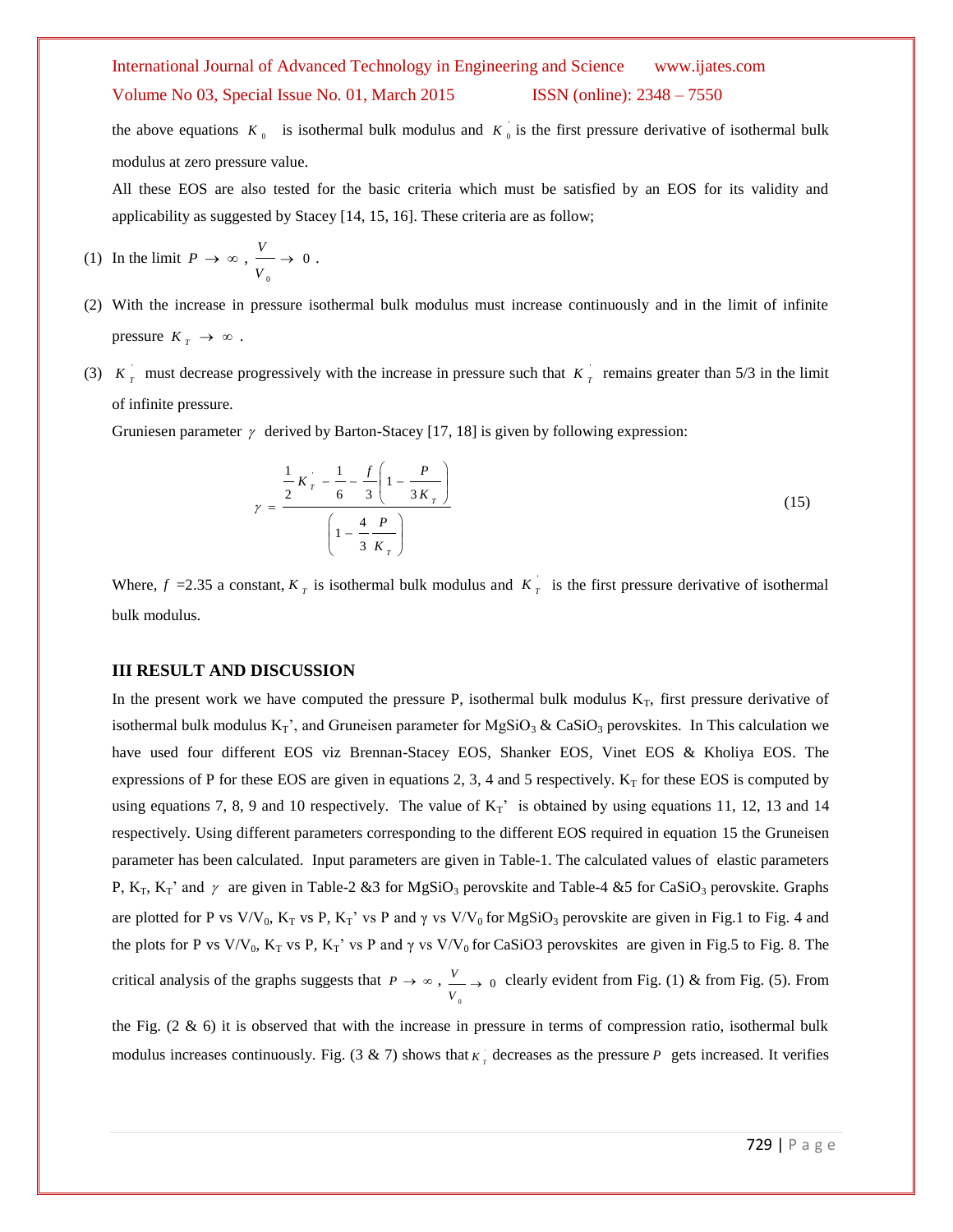### Volume No 03, Special Issue No. 01, March 2015 ISSN (online): 2348 – 7550

the constraint which states that the pressure derivative of isothermal bulk modulus must decreases progressively with the increase in pressure.

Again analyzing the graph plotted between V/V<sub>0</sub> vs  $\gamma$  by using different isothermal EOS as shown in Fig. (4 & 8), it is observed that the variation of elastic parameters such as  $K_T$ ,  $K_T$ ' and pressure for MgSiO3 & CaSiO3 perovskites are well satisfied by all four different EOS viz Brennan-Stacey EOS, Shanker EOS, Vinet EOS & Kholiya EOS used in present computation. For better approximation graph between  $\gamma$  vs  $\Omega$  (V/V<sub>0</sub>) must be a straight line[19] .On the observation of slope of graphs between V/V0 vs  $\gamma$  (Fig.4 & Fig.8) it is clear that Shanker EOS and Vinet EOS are most suitable for the determination of elastic constants of Perovskites while the rest of equation of states viz. Brennan-Stacey EOS and Kholiya EOS are less suitable.

**Table-1 Input parameters [20]**

| Mineral                       | $K_0$ (GPa) | 17  |
|-------------------------------|-------------|-----|
| MgSiO3 Perovskite             | 261         | 4.U |
| CaSiO <sub>3</sub> Perovskite | ستدسه       | 4.8 |

| V/V0 | P(VEOS)  | $P(B-S)$ | P(Shnkr) | P(Kholiya) | $K_T(Vinet)$ | $K_T(B-S)$ | $K_T(Shnkr)$ | $K_T$ (Kholiya) |
|------|----------|----------|----------|------------|--------------|------------|--------------|-----------------|
|      | $\theta$ | $\theta$ | $\Omega$ | $\Omega$   | 261          | 261        | 261          | 261             |
| 0.95 | 14.82    | 14.82    | 14.83    | 14.82      | 318.29       | 318.12     | 318.51       | 318.12          |
| 0.9  | 33.86    | 33.83    | 33.88    | 33.83      | 387.35       | 386.48     | 388.39       | 386.67          |
| 0.85 | 58.34    | 58.22    | 58.42    | 58.25      | 471.1        | 468.62     | 473.82       | 469.62          |
| 0.8  | 89.92    | 89.57    | 90.11    | 89.72      | 573.35       | 567.77     | 578.99       | 570.94          |
| 0.75 | 130.89   | 130.01   | 131.21   | 130.5      | 699.13       | 688.13     | 709.5        | 696             |
| 0.7  | 184.37   | 182.44   | 184.8    | 183.77     | 855.26       | 835.2      | 872.85       | 852.24          |
| 0.65 | 254.82   | 250.9    | 255.16   | 254.05     | 1051.04      | 1016.36    | 1079.41      | 1050.18         |
| 0.6  | 348.61   | 341.05   | 348.38   | 348        | 1299.46      | 1241.66    | 1343.66      | 1305            |

**Table-2 Calculated values of P & KT at different compression for MgSiO3 Perovskite**

**Table-3 Calculated values of K'<sup>T</sup> & γ (Gruneisen Parameter) at different compression (V/V0) of MgSiO<sup>3</sup>**

| $V/V_0$ | $K_T$ (Vinet)  | $K_T(B-S)$ | $K_T(Shnkr)$ | $K_T(Kholiya)$ | $\gamma$ (VEOS) | $\gamma$ (B-S) | $\gamma$ (Shnkr) | $\gamma$ (Kholiya) |
|---------|----------------|------------|--------------|----------------|-----------------|----------------|------------------|--------------------|
|         | $\overline{4}$ | 4          | 4            | $\overline{4}$ | 1.05            | 1.05           | 1.05             | 1.05               |
| 0.95    | 3.77           | 3.72       | 3.77         | 3.73           | 1.01            | 0.99           | 1.01             | 0.99               |
| 0.9     | 3.57           | 3.48       | 3.57         | 3.5            | 0.97            | 0.92           | 0.97             | 0.93               |
| 0.85    | 3.38           | 3.27       | 3.39         | 3.31           | 0.93            | 0.86           | 0.93             | 0.88               |
| 0.8     | 3.22           | 3.07       | 3.24         | 3.14           | 0.88            | 0.79           | 0.89             | 0.84               |
| 0.75    | 3.06           | 2.89       | 3.09         | 3              | 0.84            | 0.73           | 0.85             | 0.8                |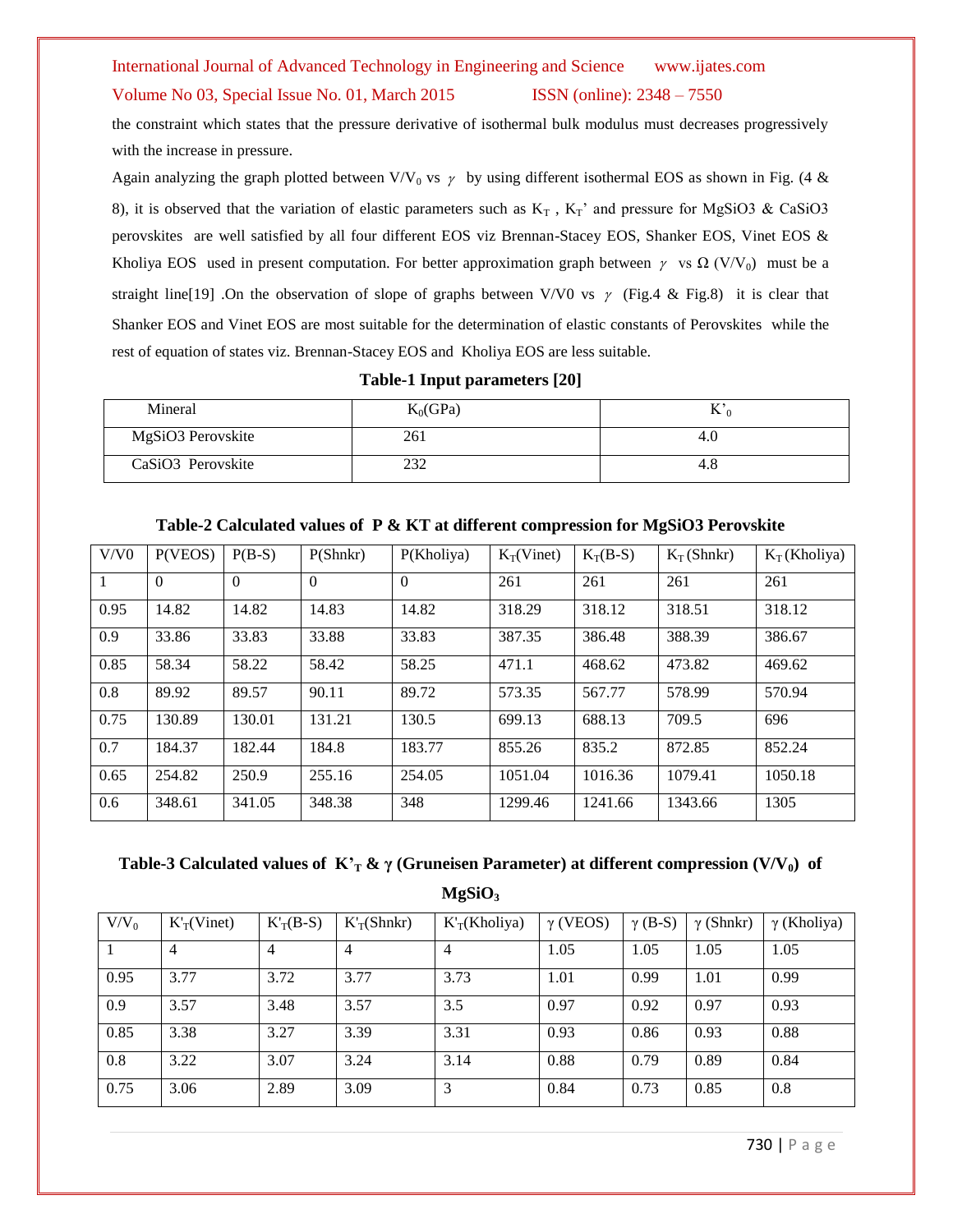Volume No 03, Special Issue No. 01, March 2015 ISSN (online): 2348 – 7550

| 0.7  | 2.92 | 2.73 | 2.96 | 2.88 | 0.79 | 0.66 | 0.82 | 0.76 |
|------|------|------|------|------|------|------|------|------|
| 0.65 | 2.78 | 2.57 | 2.84 | 2.76 | 0.74 | 0.6  | 0.78 | 0.73 |
| 0.6  | 2.65 | 2.43 | 2.73 | 2.67 | 0.7  | 0.53 | 0.74 | 0.7  |

Table-4 Calculated Values of P &  $K_T$  at different compression for CaSiO<sub>3</sub> Perovskite

| V/V0 | P(Vinet) | $P(B-S)$ | P(ShnkrEOS) | P(Kholiya) | $K_T(VEOS)$ | $K_T(B-S)$ | $K_T(Shnkr)$ | $K_T(Kholiya)$ |
|------|----------|----------|-------------|------------|-------------|------------|--------------|----------------|
| 1    | $\Omega$ | $\theta$ | $\theta$    | $\Omega$   | 232         | 232        | 232          | 232            |
| 0.95 | 13.45    | 13.45    | 13.45       | 13.43      | 294.03      | 293.96     | 294.32       | 293.05         |
| 0.9  | 31.37    | 31.36    | 31.41       | 31.22      | 370.99      | 370.52     | 372.36       | 366.62         |
| 0.85 | 55.24    | 55.17    | 55.37       | 54.67      | 467.04      | 465.43     | 470.63       | 455.97         |
| 0.8  | 87.11    | 86.87    | 87.42       | 85.55      | 587.77      | 583.57     | 595.19       | 565.5          |
| 0.75 | 129.84   | 129.17   | 130.41      | 126.31     | 740.71      | 731.12     | 754.24       | 701.16         |
| 0.7  | 187.48   | 185.84   | 188.35      | 180.39     | 936.28      | 916.88     | 959.03       | 871.18         |
| 0.65 | 265.94   | 262.24   | 266.94      | 252.73     | 1189.77     | 1151.56    | 1225.29      | 1087.24        |
| 0.6  | 373.93   | 366.07   | 374.4       | 350.58     | 1519.97     | 1451.38    | 1575.38      | 1366.22        |

**Table-5 Calculated Values of K'<sup>T</sup> & γ (Gruneisen parameter) for CaSiO3 Perovskite**

| $V/V_0$ | $K_T(VEOS)$ | $K_T(B-S)$ | $K_T(Shnkr)$ | K <sub>T</sub> (Kholiya) | $\gamma$ (VEOS) | $\gamma$ (B-S) | $\gamma$ (Shnkr) | $\gamma$ (Kholiya) |
|---------|-------------|------------|--------------|--------------------------|-----------------|----------------|------------------|--------------------|
|         | 4.8         | 4.8        | 4.8          | 4.8                      | 1.45            | 1.45           | 1.45             | 1.45               |
| 0.95    | 4.48        | 4.44       | 4.49         | 4.33                     | 1.39            | 1.37           | 1.39             | 1.31               |
| 0.9     | 4.21        | 4.13       | 4.22         | 3.97                     | 1.32            | 1.28           | 1.33             | 1.19               |
| 0.85    | 3.97        | 3.86       | 3.99         | 3.68                     | 1.26            | 1.2            | 1.27             | 1.09               |
| 0.8     | 3.75        | 3.61       | 3.78         | 3.44                     | 1.2             | 1.11           | 1.22             | 1.01               |
| 0.75    | 3.56        | 3.38       | 3.59         | 3.24                     | 1.14            | 1.03           | 1.16             | 0.94               |
| 0.7     | 3.38        | 3.18       | 3.42         | 3.07                     | 1.08            | 0.95           | 1.1              | 0.88               |
| 0.65    | 3.21        | 2.98       | 3.26         | 2.92                     | 1.02            | 0.86           | 1.04             | 0.83               |
| 0.6     | 3.06        | 2.8        | 3.12         | 2.79                     | 0.96            | 0.78           | 0.98             | 0.78               |

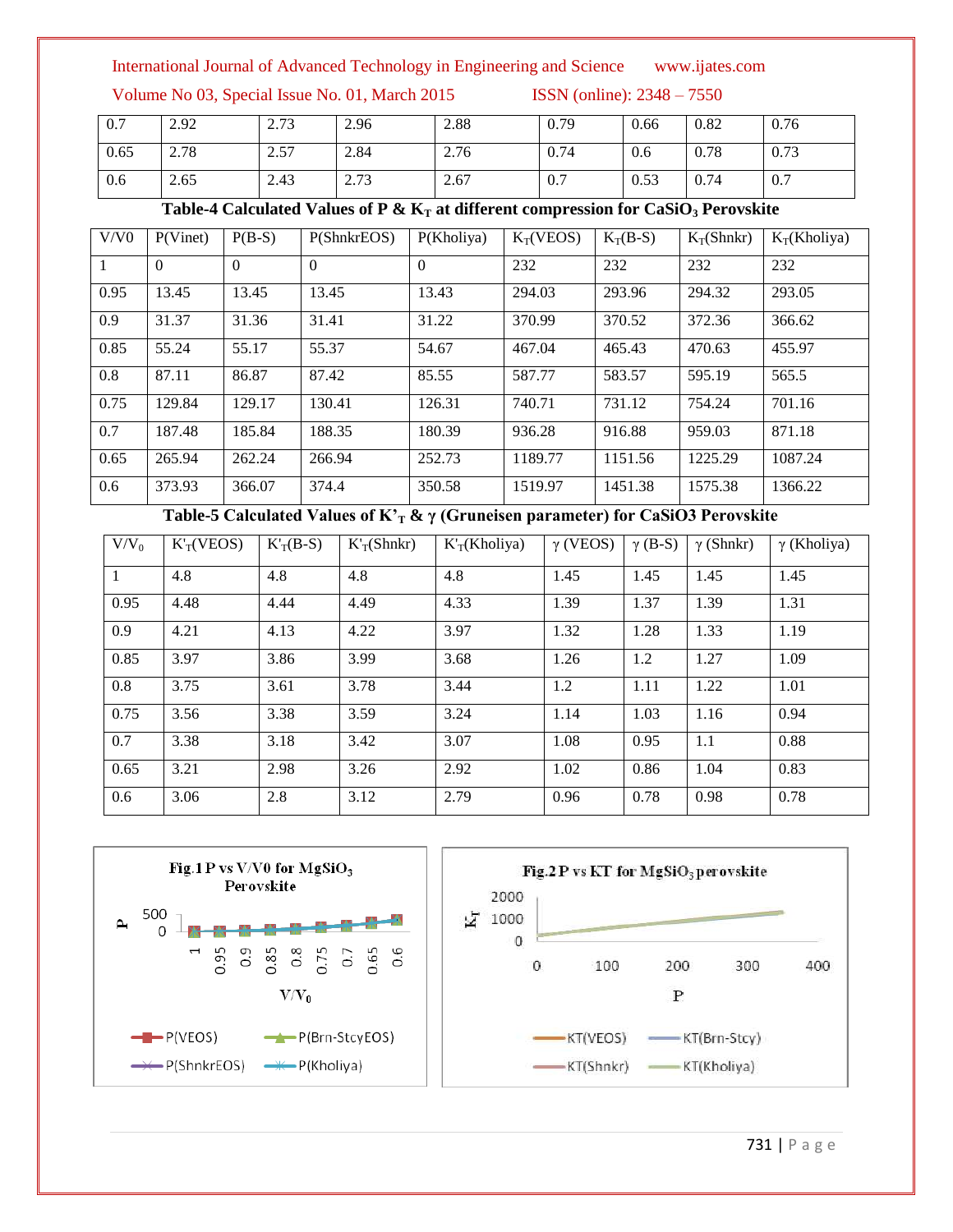

# **REFERENCES**

- [1] M. Murakami, Y. Ohishi, N. Hirao and K. Hirose, *Nature* , 485 (7396), 2012, 90–94.
- [2] M. Murakami, S.V. Sinogeikiin, H. Hellwig, J.D. Bass and J. Li, Earth and Planetary Science Letters, 256, 2007, 47–54.
- [3] M. Murakami, K. Hirose, K. Kawamura, N. Sata and Y. Ohishi, Science , 304, 2004, 855–858.